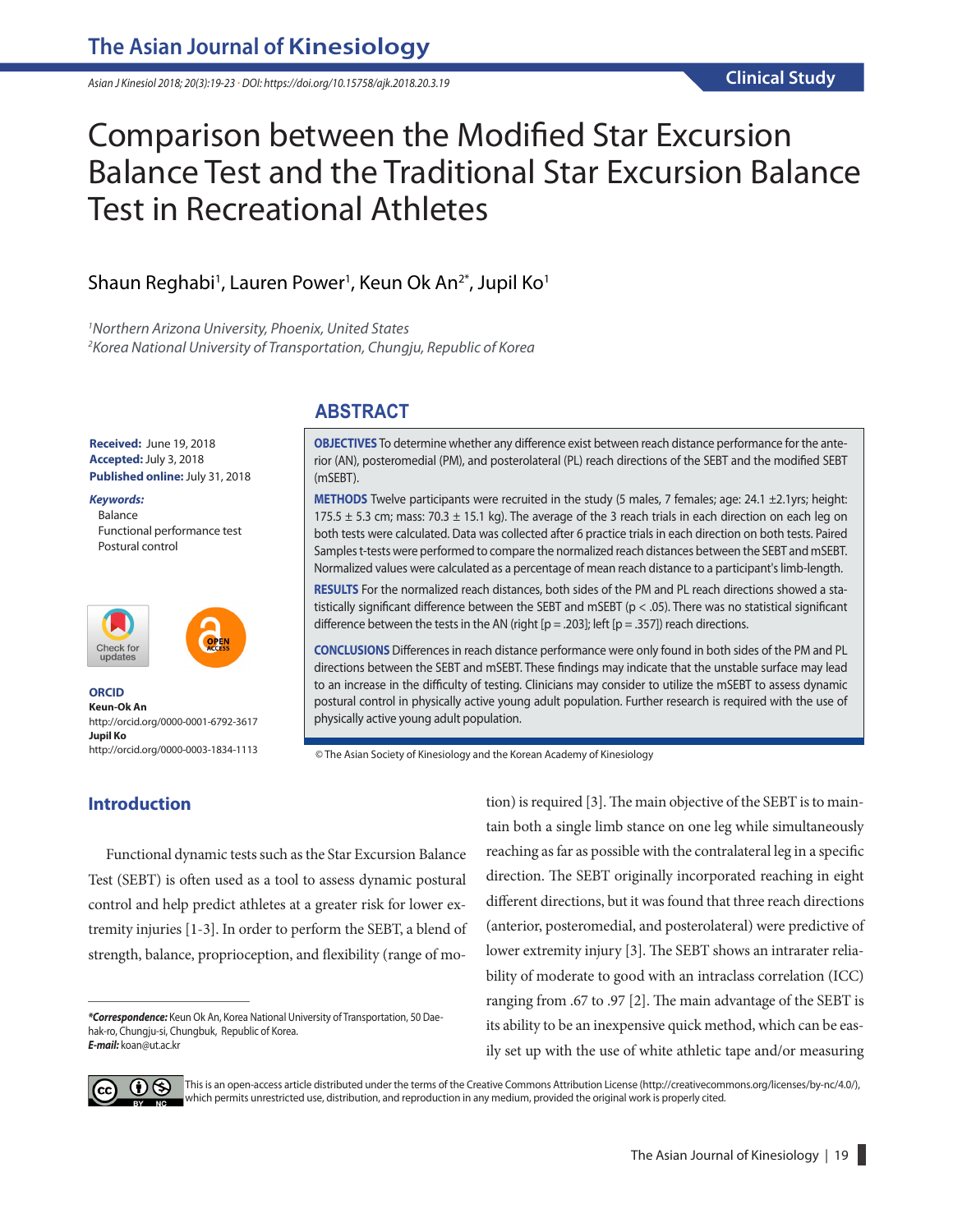tape on any stable flat surface [2,3].

Dynamic balance performance has previously been linked with increased injury risk in a diverse array of populations [3,4]. While the SEBT is a popular functional dynamic test to measure the dynamic postural control of an athlete [5], more challenging conditions are often required to distinguish between healthy individuals and individuals with balance deficits [3]. Highly balanced populations, such as gymnastic athletes and competitive divers, who perform the SEBT may do so easier than their non-highly balanced counterparts. One quick and simple solution to increase the difficulty of a balance task and to allow greater distinction is the use of a foam pad as an unstable surface [6,7]. Therefore, the purpose of this study is to examine the relationship between the modified star excursion balance test (mSEBT) and the SEBT.

We hypothesized that a recreationally active population would have lower bilateral reach distances with the mSEBT as compared to the bilateral reach distances on the SEBT.

# **Methods**

#### **Participants**

A total of twelve recreational athletes were recruited in the study (5 males, 7 females; age: 24.1 ±2.1yrs; height: 175.5 ± 5.3 cm; mass:  $70.3 \pm 15.1$  kg). We defined recreational athlete as any person who partakes in physical activity, such as running, walking, lifting weights, or playing sports in intramural sports teams for at least 90 min per week [8,9].

The inclusion criteria that determined the participant's' eligibility included being between 18 to 25 years of age and participated in a recreational activity as defined above. Prior to the study the participants received and completed a Lower Extremity Health History Questionnaire [10]. The Lower Extremity Health History Questionnaire is a 7 question self-assessment that allows the participants to be eligible based on the exclusion criteria. Exclusion criteria included: previous history of surgery or fracture to their lower extremity, current injury to their lower extremity, pregnancy, any vestibular disorders, Charcot-Marie-Tooth disorder, or Ehlers-Danlos disorder [11]. Participants that did not meet the criteria were automatically disqualified from this study.

#### **Procedures**

A single testing session of 30 minutes was scheduled in an athletic training laboratory. Upon arrival for the testing session, each participant was informed and familiarized with the testing procedures. The procedures of this research involved performing three reach directions (anterior [AN], posteromedial [PM], and posterolateral [PL]) on a stable surface for the SEBT and an unstable surface (Balance-pad, AIREX®, Sins, SWI) for the mSEBT. All testing and data collection was conducted by a single investigator. Each participant signed an informed consent document, which had already been approved by the University's Institutional Review Board (ID#:1026922-3), which also approved the study being conducted.

Prior to the start of testing, participant's demographic information was recorded including height, mass, gender, and dominant side of the limb. Participants' individual limblength was also recorded, from the anterior superior iliac spine (ASIS) to the most distal portion of the medial malleolus with a cloth measuring tape [12]. Participants viewed an instructional video, created by the researchers, demonstrating the test and testing procedures. The instructional video included both specific directions of the test along with a visual demonstration of the test itself and errors that constitute a discarded trial.

The video instructed and showed the participant to stand on a single leg in the center of a grid, with the most distal aspect of the great toe at the starting line [13]. While maintaining both a single-leg stance and hands on the hips, the participant was instructed and shown to reach with the free limb in AN, PM, and PL directions in relation to the single limb stance foot. The participant was instructed and shown to go through the 3 directions of the trials in a counterclockwise fashion, starting with the AN direction [13]. The video stated and showed the participant, that a trial was discarded and repeated if the participant (1) failed to maintain unilateral stance, (2) lifted or moved the stance foot from the grid, (3) touched down with the reach foot, or (4) failed to return the reach foot to the starting position (5) released hands from hips at any point in time during reach [13]. The video repeated outlining the same instructions while standing on the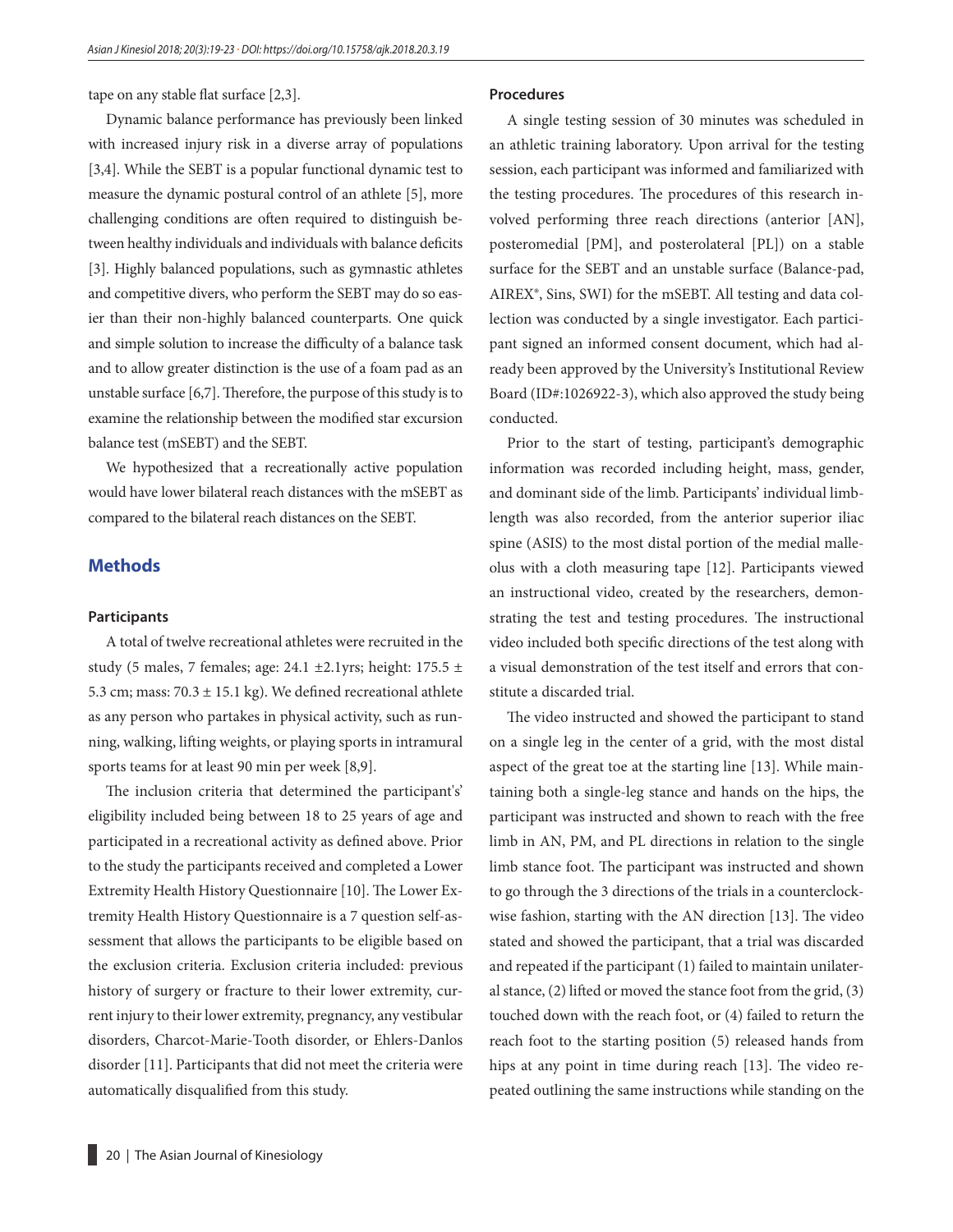| Table 1. Performance on the SEBT and mSEBT |                         |                  |                  |         |           |
|--------------------------------------------|-------------------------|------------------|------------------|---------|-----------|
| <b>Reach Direction</b>                     | <b>Participant Limb</b> | Test $(\% )$     |                  | p-value | Cohen's d |
|                                            |                         | <b>SEBT</b>      | <b>mSEBT</b>     |         |           |
| <b>AN</b>                                  | Right                   | $65.78 \pm 2.56$ | $62.70 \pm 1.73$ | .203    | .39       |
|                                            | Left                    | $65.87 \pm 2.75$ | 112.40±49.16     | .357    | $-28$     |
| <b>PM</b>                                  | Right                   | $98.18 \pm 2.69$ | $93.22 \pm 3.48$ | $.032*$ | .71       |
|                                            | Left                    | $97.43 \pm 3.38$ | $90.18 + 4.30$   | $.008*$ | .92       |
| PL                                         | Right                   | $91.41 \pm 3.04$ | 83.43±3.612      | .001'   | 1.29      |
|                                            | Left                    | $91.75 \pm 3.40$ | $87.10 \pm 3.66$ | $.019*$ | .79       |

\*Significantly different (p<0.05)

AN = Anterior; PM = Posteromedial; PL = Posterolateral

SEBT = Star Excursion Balance Test

mSEBT = Modified Star Excursion Balance Test

opposite leg and for both limbs with the modified test.

Due to a significant learning effect that yields the greatest reach distance measured, participants were given 6 practice trials on each leg in each of the 3 reach directions prior to the final recorded trials [14,15]. With careful observation of the researcher the maximal reach distance was marked with an erasable utensil on the tape at the point where the most distal part of the foot reached. The distance between the starting line and this point was then measured by a cloth measuring tape [13]. The greatest of 3 trials was recorded for each reach direction and averaged for both the SEBT and mSEBT.

#### **Statistical Analysis**

For this cross-sectional study, SPSS® (version 24.0; IBM Corporation©, Armonk, NY) statistical software was used to analyze the data. Prior to analysis, mean reach distances were normalized to the participant's limb-length [16]. Normalization was performed by dividing each mean reach distance by a participant's leg length, and then by multiplying by 100 [13]. Making each normalized value a percentage of mean reach distance to a participant's limb-length. In order to compare mean reach distances between the SEBT and the mSEBT, we used a Paired Samples t Test. The independent variable of this research is the participant's reach distances on both the SEBT and the mSEBT. The dependent variable

is whether the SEBT was modified or not. By means of the Paired Samples t Test ( $p < .05$ ), we were able to measure the difference between our hypothesis and the true findings of this study.

## **Results**

Means, standard deviations, p-value's, and effect size (Cohen's d) for both tests on each side of the AN, PM, and PL reach directions were reported in Table 1. For the normalized reach distances, both sides of the PM and PL reach directions showed a statistically significant difference between the SEBT and mSEBT ( $p < .05$ ). There was no statistical significant difference between the tests in the AN (right  $[p = .203]$ ; left  $[p = .357]$ ) reach directions.

#### **Discussion**

Current literature supports using the SEBT as a way to help predict lower extremity injury risk as well as discovering conditions, such as chronic ankle instability [3,17]. The AN, PM, and PL show to be the best directions that are most indicative of a balanced deficit without being repetitive [17]. Since a poor performance on the SEBT in these three directions has been shown to have an increase lower extremity in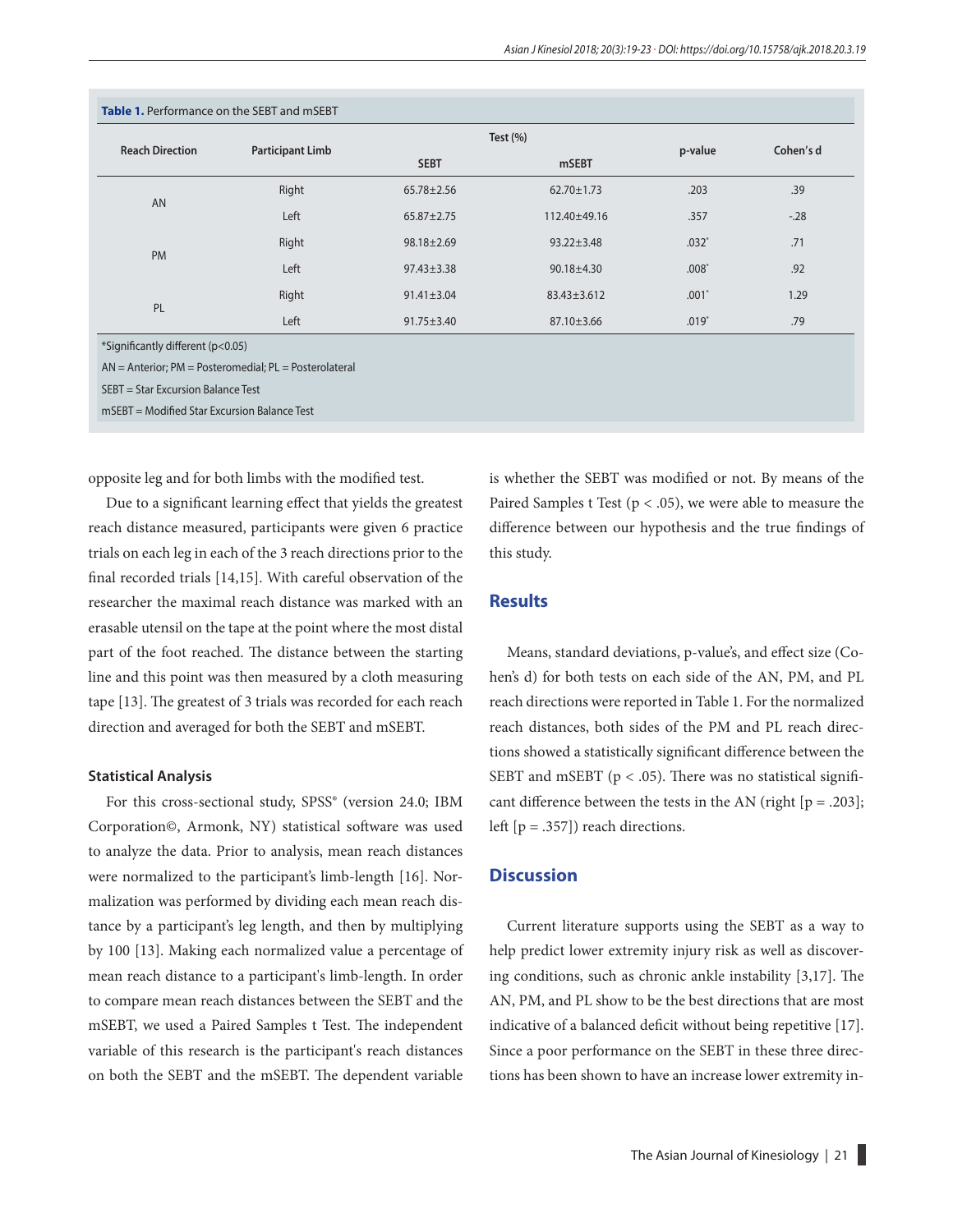jury risk [1,3,5]. Populations who already have a higher level of balance may find this functional test easy therefore, not creating reliable scores for this population on this specific test [18]. So, the mSEBT was developed to increase difficulty in these three directions for those populations who are highly balanced, such as gymnasts, divers, ice skaters, skiers, and surfers.

The main purpose of this study was to determine any differences in reach distances between the SEBT and mSEBT. Our results indicated that both sides of the PM and PL reach directions were the only directions to show a difference between the two tests. Our findings contradict with Coughlan et al [19], who reported that participants reached farther in the AN direction on the SEBT than on the Y Balance TestTM (YBT) with no observed differences in the PM and PL directions. The YBT is a lower extremity test that is similar to both the mSEBT, in the fact that both test in the AN, PM, and PL directions as well as being on an elevated surface. Further contrast to our findings, existing literature supports the use of measuring AN reach direction [3,5]. With no statistically significant difference in reach length, the mSEBT may not be a reliable measurement in the AN reach direction. The difference in levels of the elevated stance foot on the foam pad and the lower reach foot during the mSEBT compared with the flat level base for the SEBT may influence the individual's reach distances by being both physically challenging to the stance foot and being higher off the ground. This combination may explain the difference in reach distances in both the PM and PL directions.

The authors recognize there were several limitations of this study. The use of a small sample size of recreational athletes, twelve in total. Findings on our recreationally physical active population may not be transferable to physically active young adult population with increased balance, as they may test differently on the SEBT and mSEBT. The use of only one researcher on data collection of recording reach distances may have had an effect on overall accuracy of the collection. Also, participants' characteristics such as a total volume and type of physical activity should be reported in the future study.

## **Conclusions**

Differences in reach distance were only observed in both sides of the PM and PL directions, with none noted in the AN direction, between the SEBT and mSEBT. The results of this study may indicate that the unstable surface may lead to an increase in the difficulty of testing. Clinicians may consider to utilize the mSEBT to assess dynamic postural control in physically active young adult population who excel at the SEBT. Further research is required with both a larger sample size and highly balanced populations.

## **Conflicts of Interest**

The authors declare no conflict of interest.

## **References**

- 1. Smith J, DePhillipo N, Kimura I, Kocher M, Hetzler R. Prospective functional performance testing and relationship to lower extremity injury incidence in adolescent sports participants. Int J Sports Phys Ther. 2017; 12(2):206-218.
- 2. Plisky PJ, Gorman PP, Butler RJ, Kiesel KB, Underwood FB, Elkins B. The reliability of an instrumented device for measuring components of the star excursion balance test. N Am J Sports Phys Ther. 2009; 4(2):92–99.
- 3. Plisky PJ, Rauh MJ, Kaminski TW, Underwood FB. Star excursion balance test as a predictor of lower extremity injury in high school basketball players. J Orthop Sports Phys Ther. 2006; 36(12):911-919.
- 4. Noronha MD, Franca LC, Haupenthal A, Nunes GS. Intrinsic predictive factors for ankle sprain in active university students: a prospective study. Scan J Med Sci Sports. 2013; 23(5):541-547.
- 5. Gribble PA, Hertel J, Plisky P. Using the star excursion balance test to assess dynamic postural-control deficits and outcomes in lower extremity injury: a literature and systematic review. J Athl Train. 2012; 47(3):339-357.